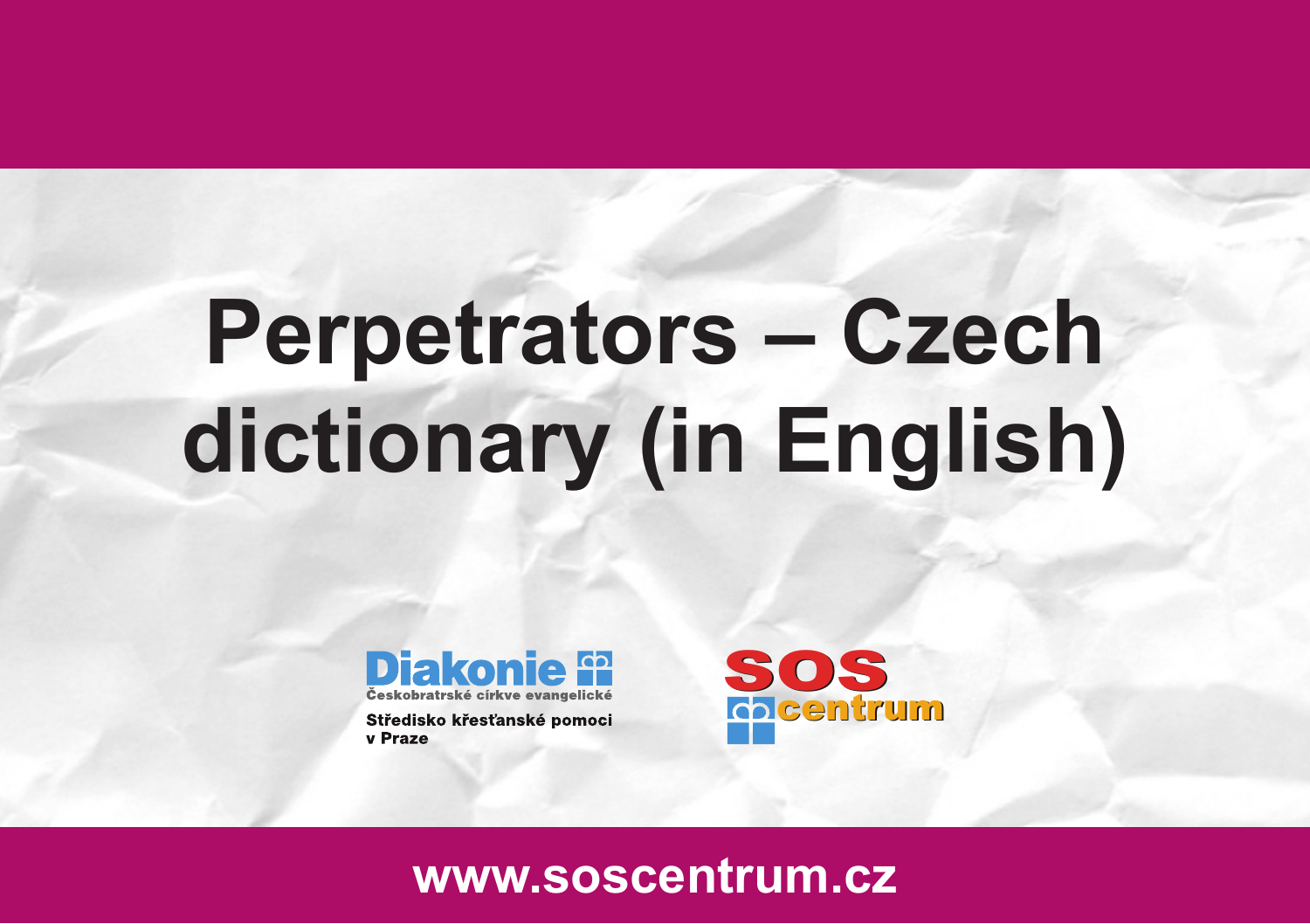This dictionary was developed on the basis of authentic proposals of clients of a programme for perpetrators.

One of the clients added to his contribution: "Unfortunately, I personally used majority of these sentences and the worst thing is they were in their original version without any translation."

Published by: SOS Centrum Diakonie Varšavská 37, Prague 2, Czech Republic www.soscentrum.cz © Prague 2012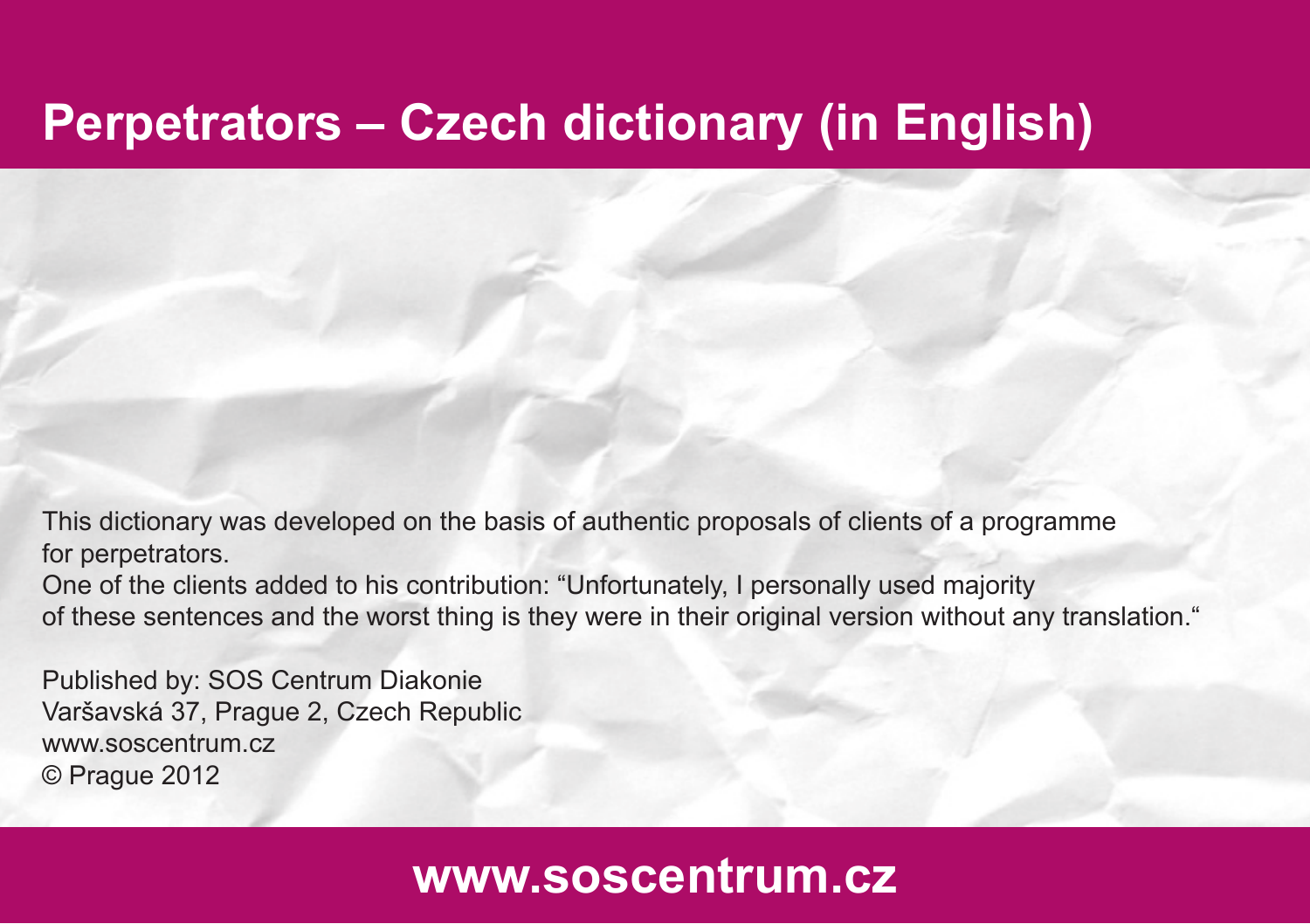Perpetrators: Czech:

## **"What about my dinner, bitch!"**

## **"Could I have some dinner, please?"**

#### **WHAT LANGUAGE DO YOU SPEAK?**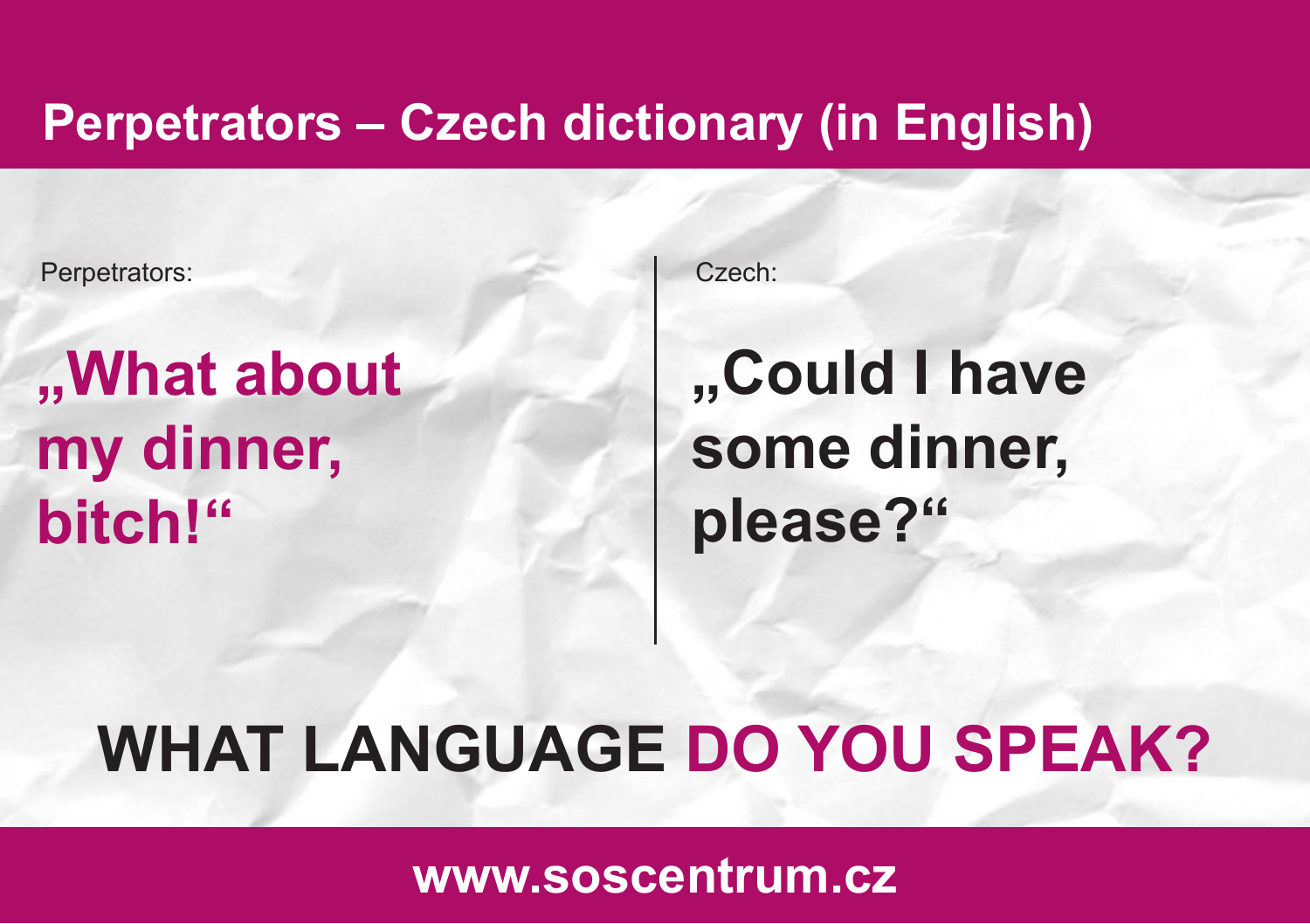Perpetrators: Czech:

## **"You look like a whore in that!"**

## **"You look great today."**

## **WHAT LANGUAGE DO YOU SPEAK?**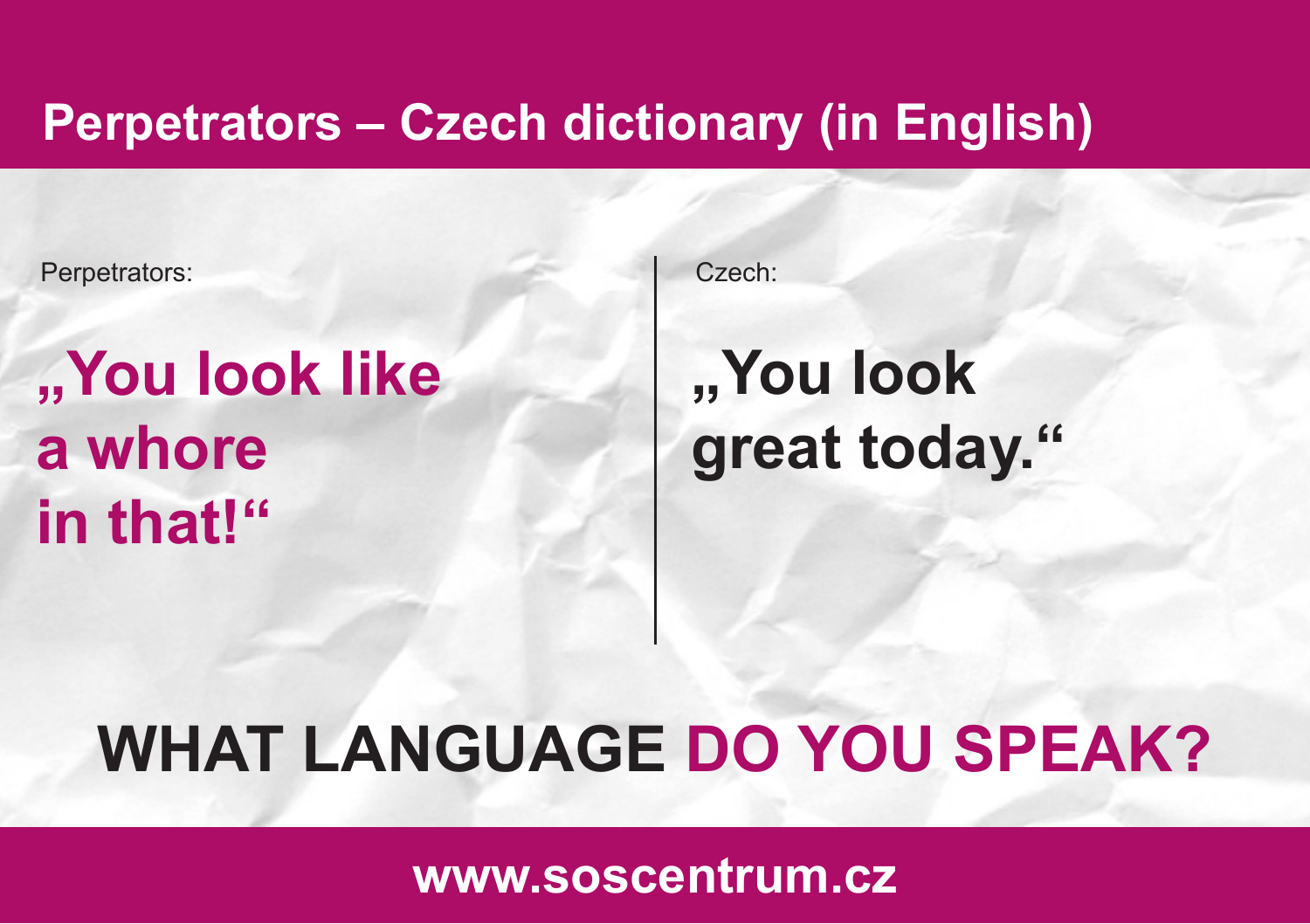Perpetrators: Czech:

**"This place is a fucking tip and you just slob around all day!"**

**"I can´t fi nd my socks. Haven´t you seen them?"**

### **WHAT LANGUAGE DO YOU SPEAK?**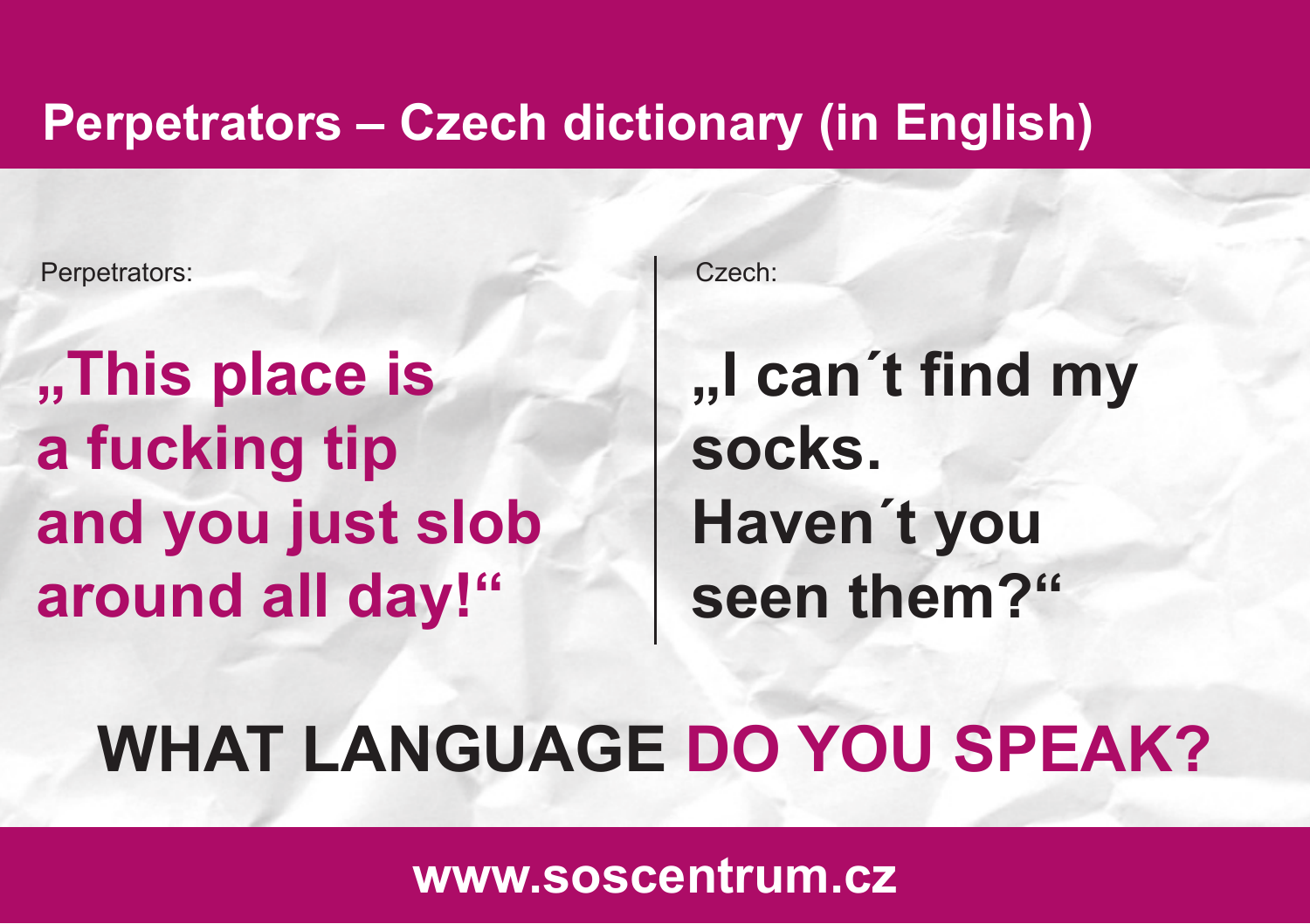Perpetrators: Czech:

**"You are as stupid as your mom!"**

**"I´m sorry, I can´t explain it to you."**

#### **WHAT LANGUAGE DO YOU SPEAK?**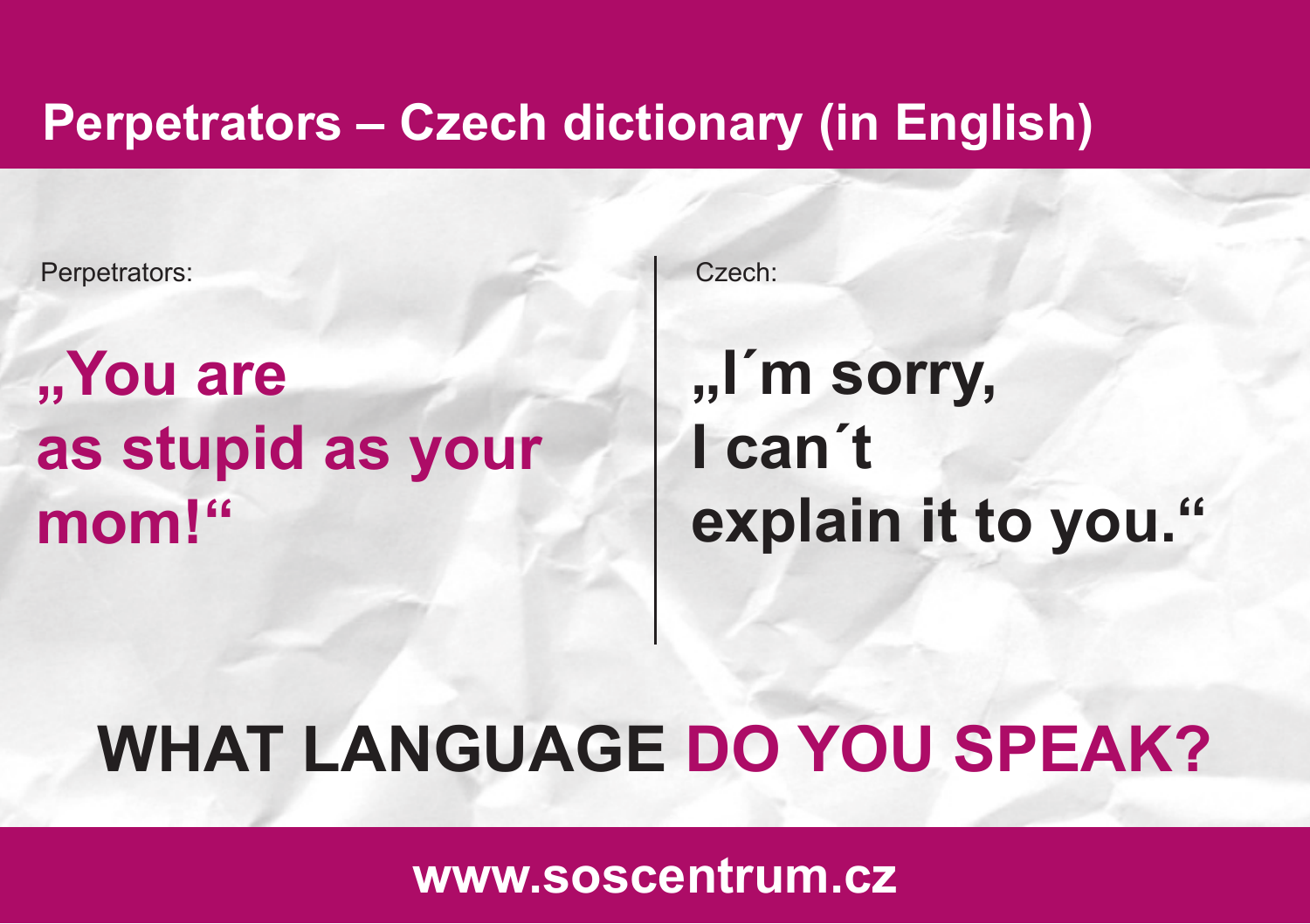Perpetrators: Czech:

## "You were **I have mediately were**  $\blacksquare$ **always no good, idiot!"**

## **WHAT LANGUAGE DO YOU SPEAK?**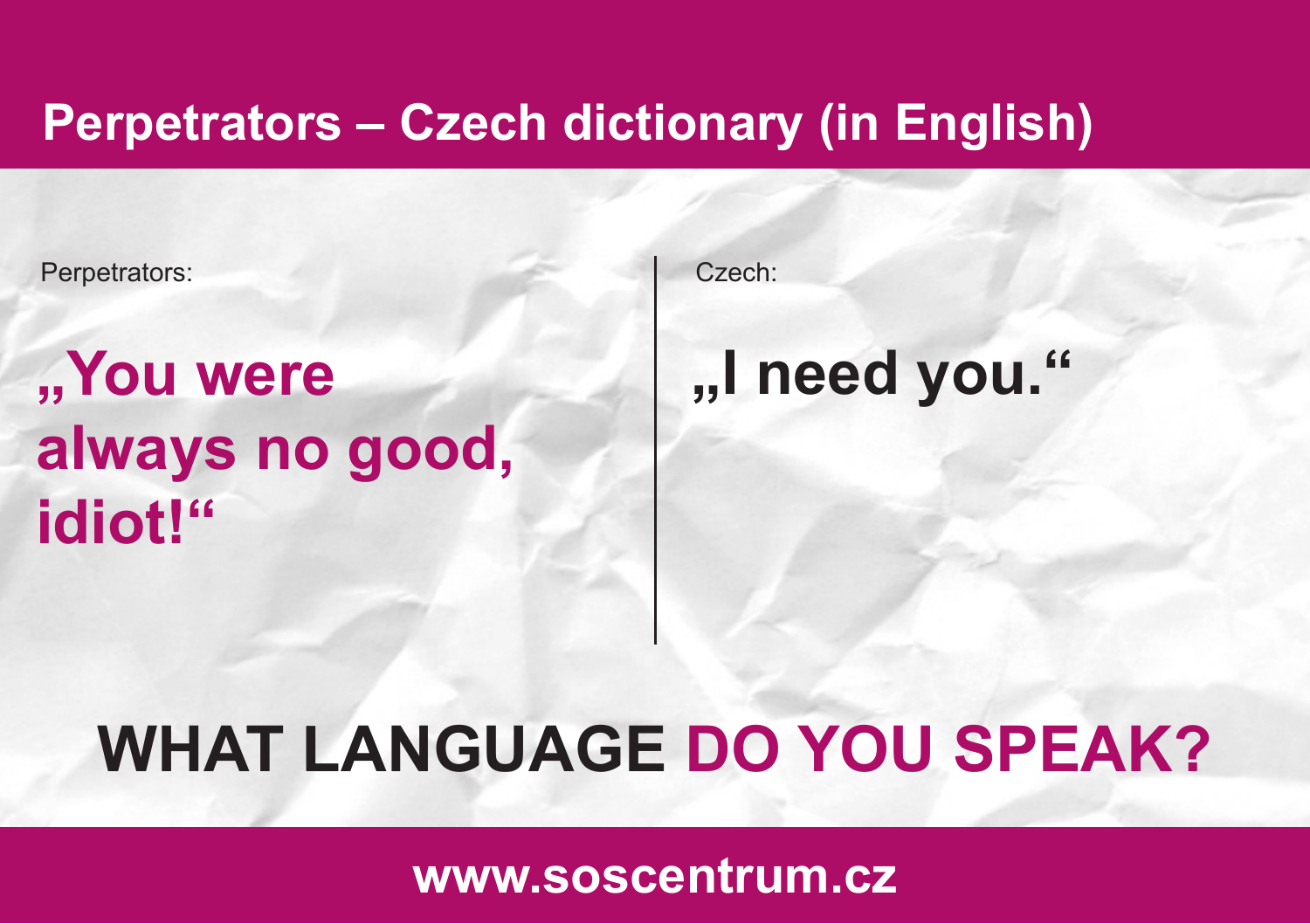Perpetrators: Czech:

#### **"Shut your gob!"**

## **"Can we please stop arguing?"**

#### **WHAT LANGUAGE DO YOU SPEAK?**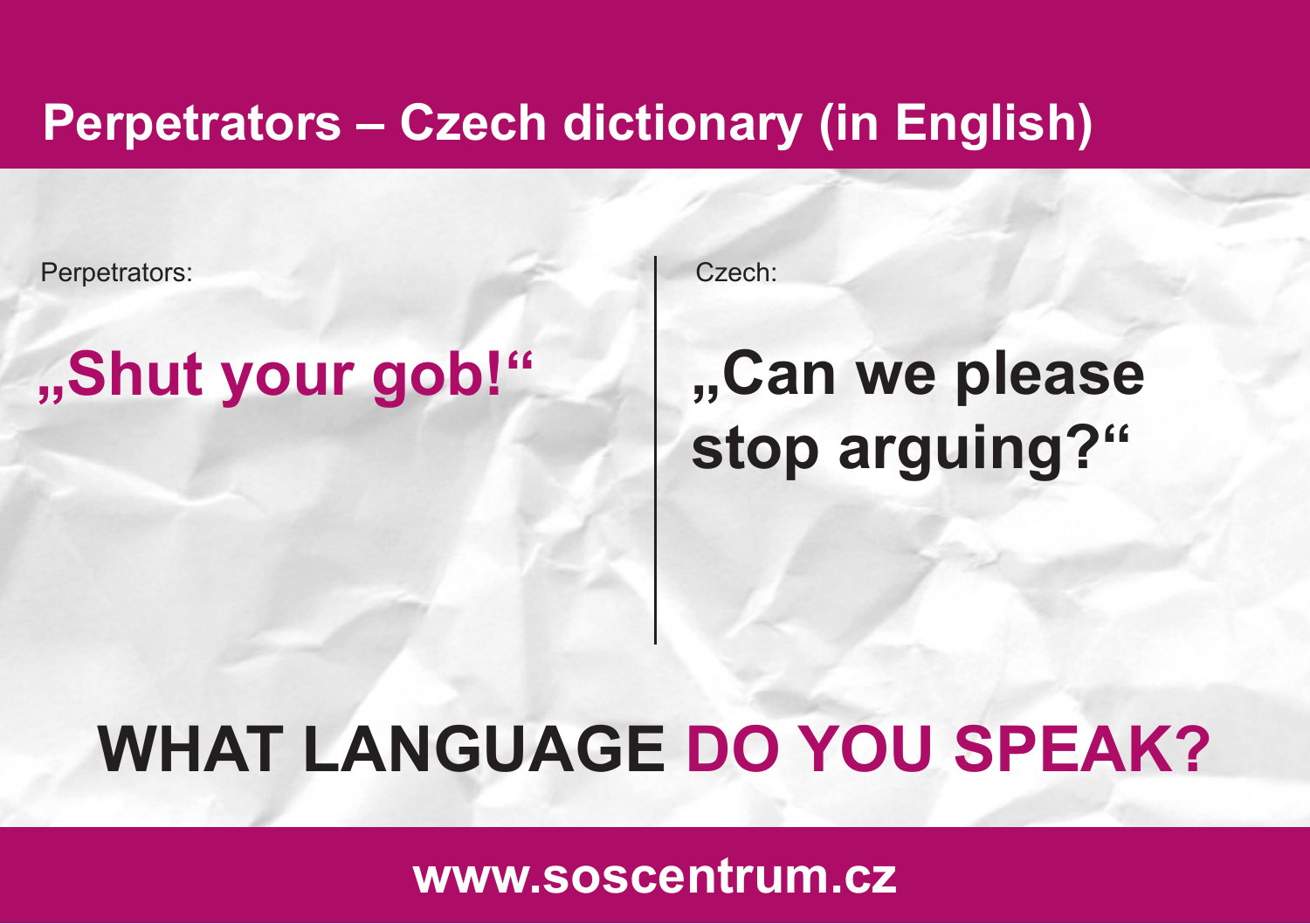Perpetrators: Czech:

## **"Fuck off after your friends!"**

## **"I envy you that you have good friends."**

#### **WHAT LANGUAGE DO YOU SPEAK?**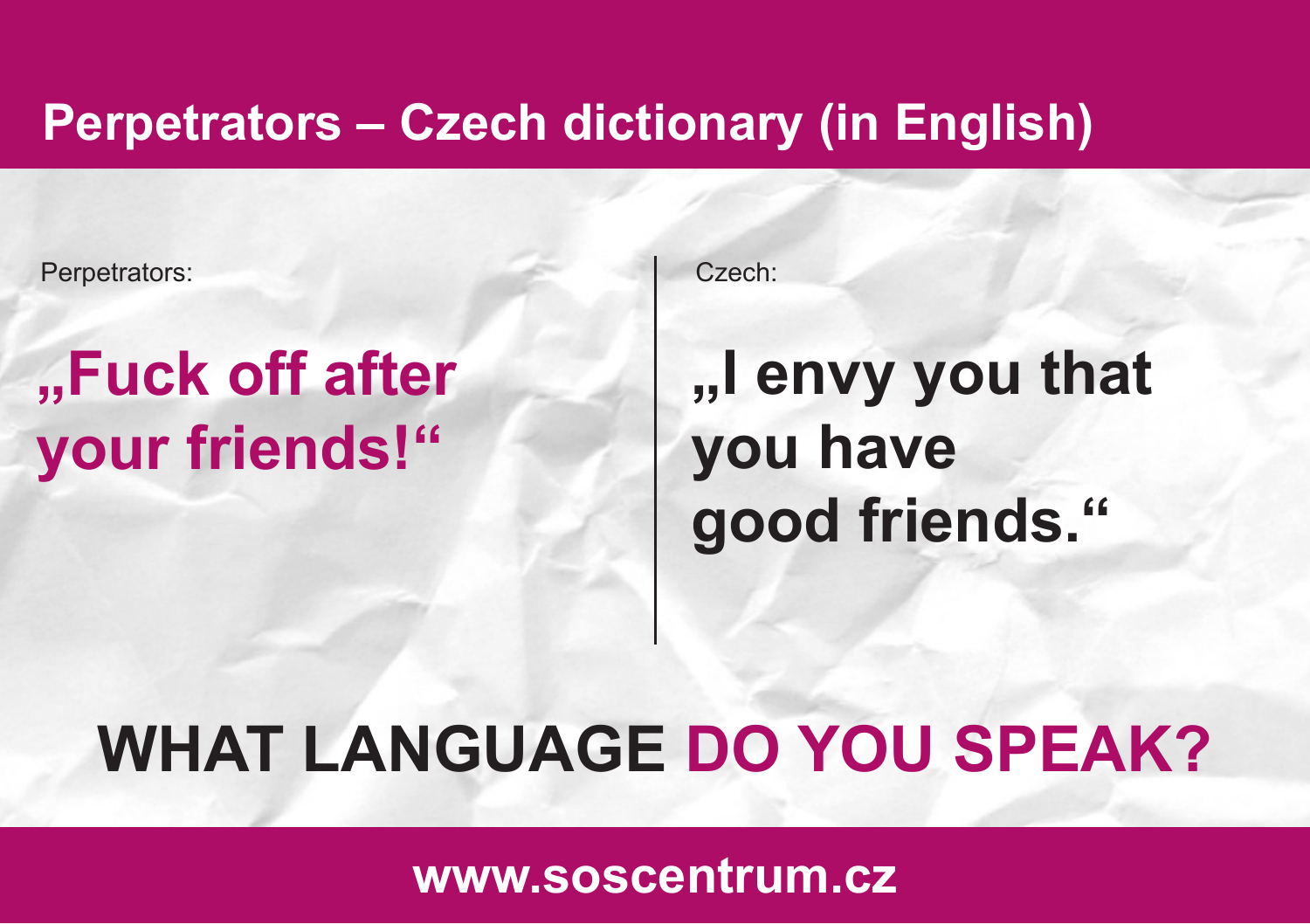Perpetrators: Czech:

**"You are just fucking gossip with the slag next door all time."**

## **"I feel very insecure when you´re out."**

#### **WHAT LANGUAGE DO YOU SPEAK?**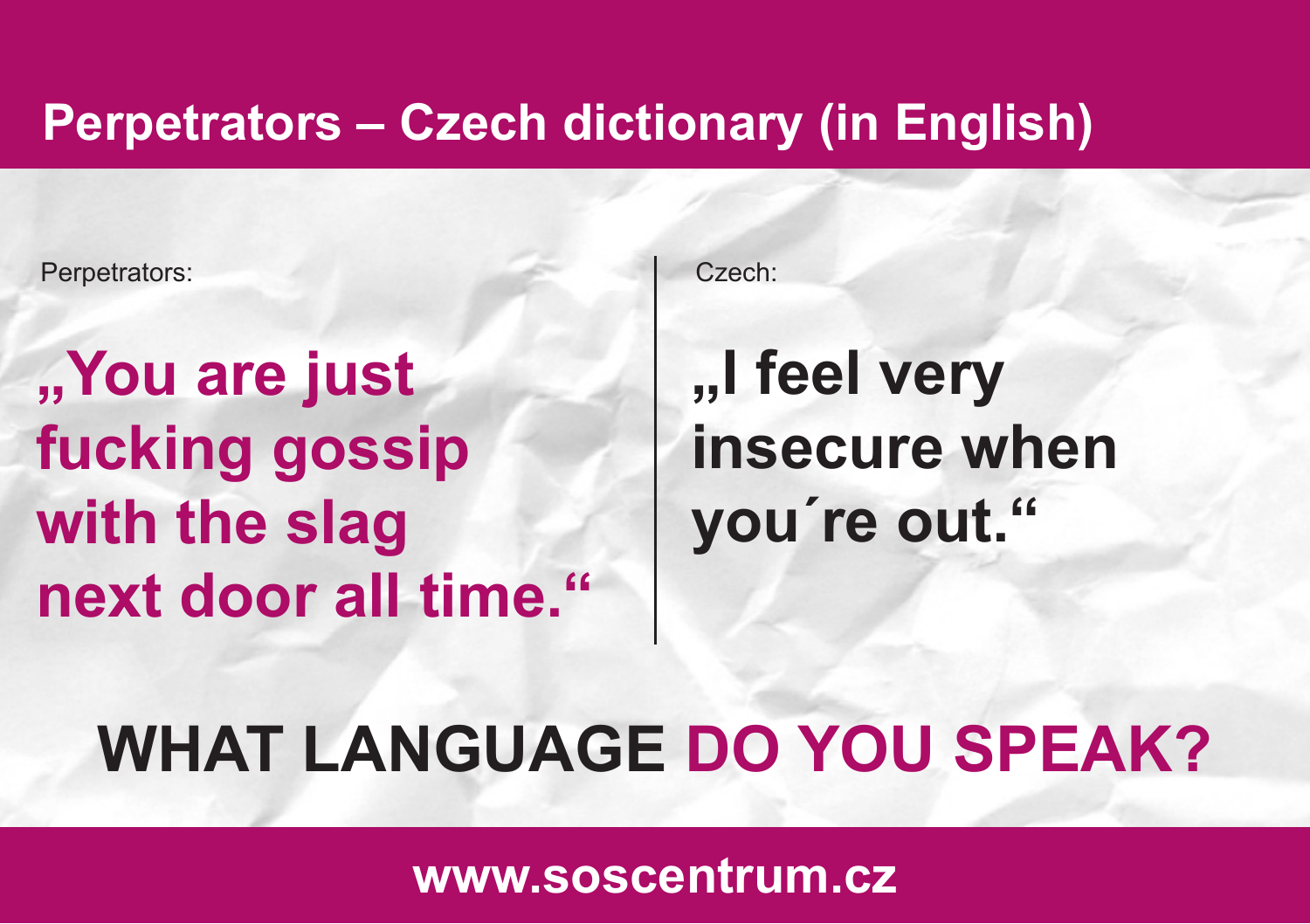Perpetrators: Czech:

**Move away See Allen, I feel lonely.** " **wherever you want, fuck you!"**

## **WHAT LANGUAGE DO YOU SPEAK?**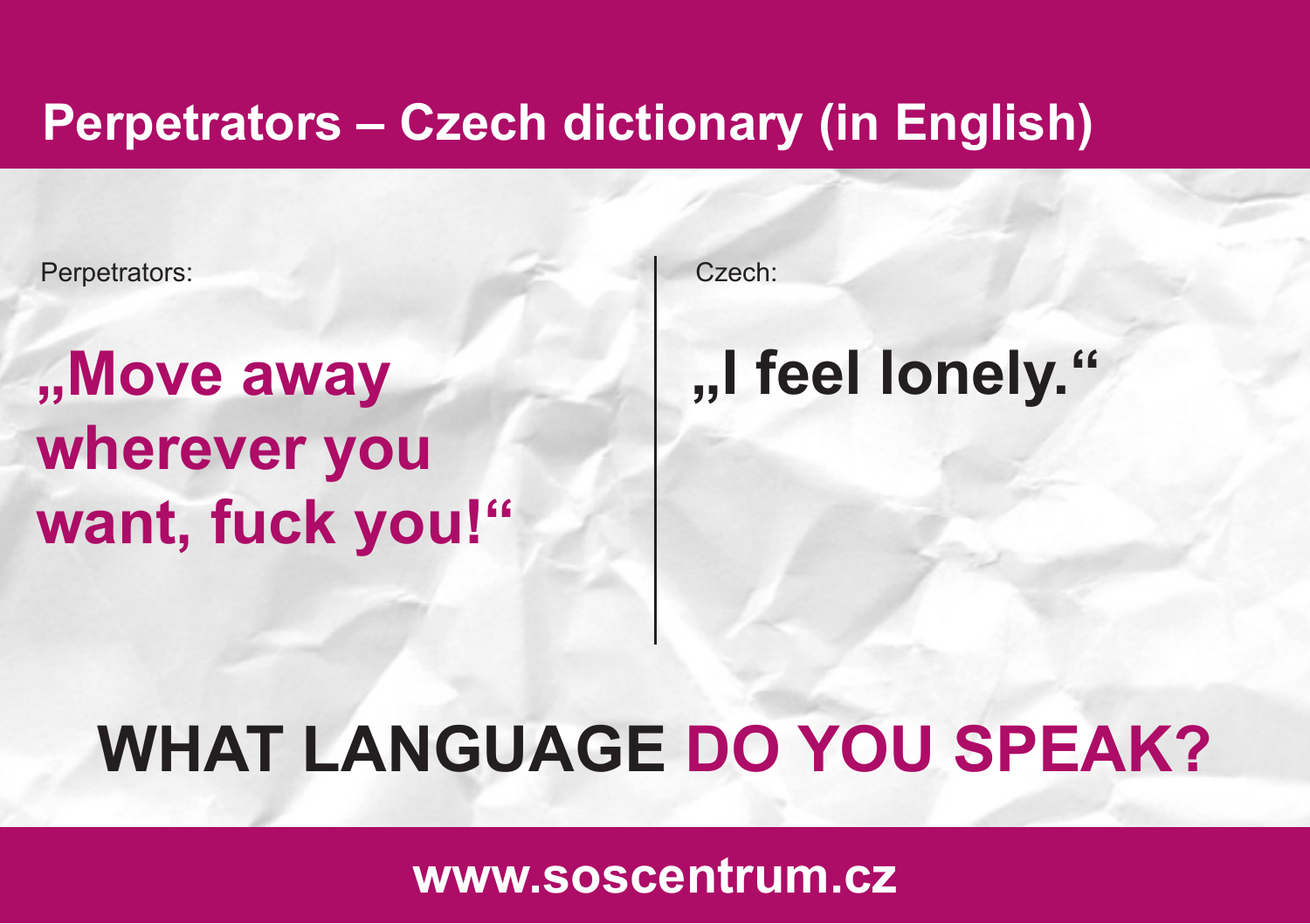Perpetrators: Czech:

## **"What the fuck´d you that fucking cash for!"**

## **"I am afraid that we will be short of money."**

#### **WHAT LANGUAGE DO YOU SPEAK?**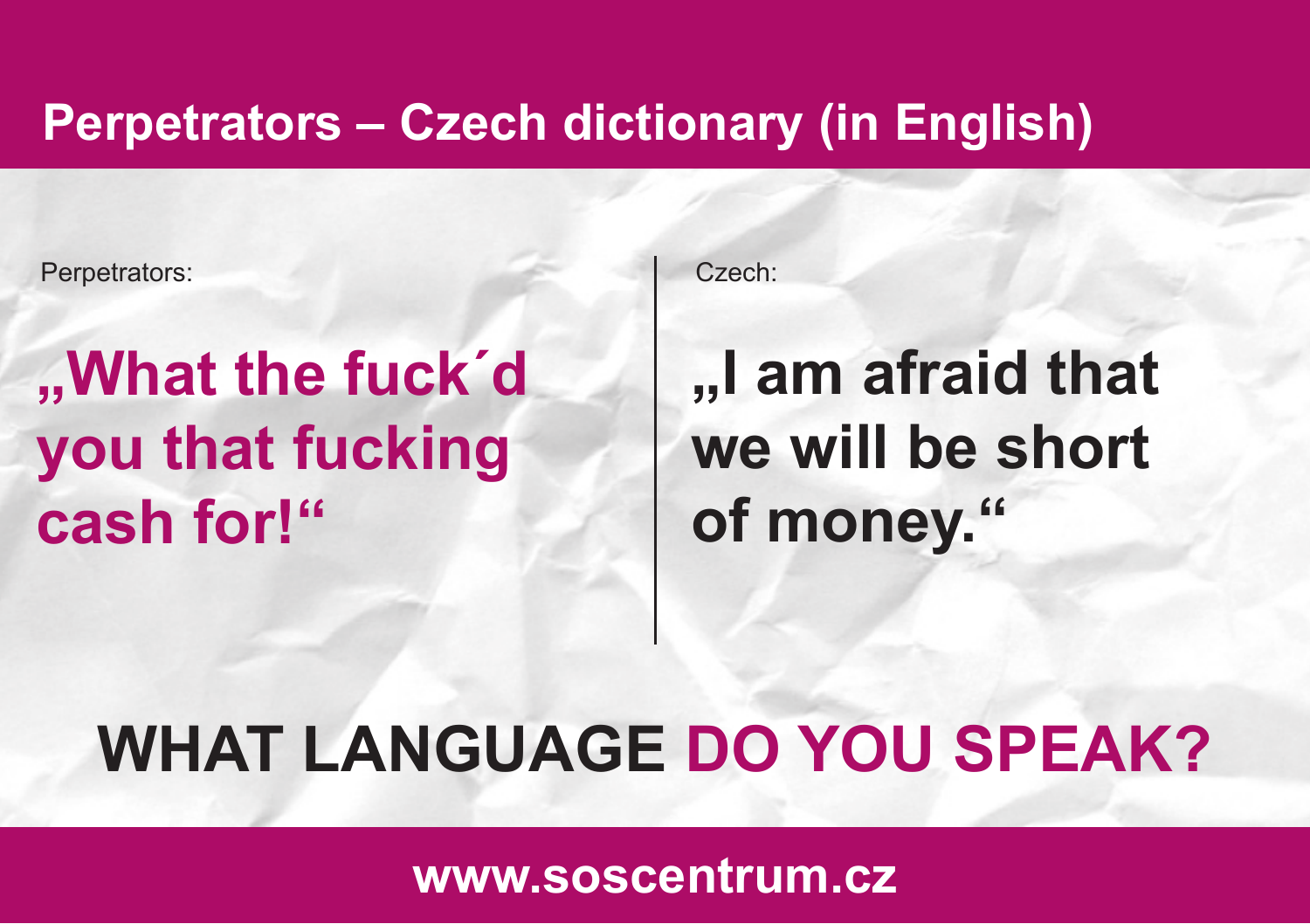Perpetrators: Czech:

## **"I am gonna kill the motherfuckers!"**

## **"I am tired and there is no one to help me."**

## **WHAT LANGUAGE DO YOU SPEAK?**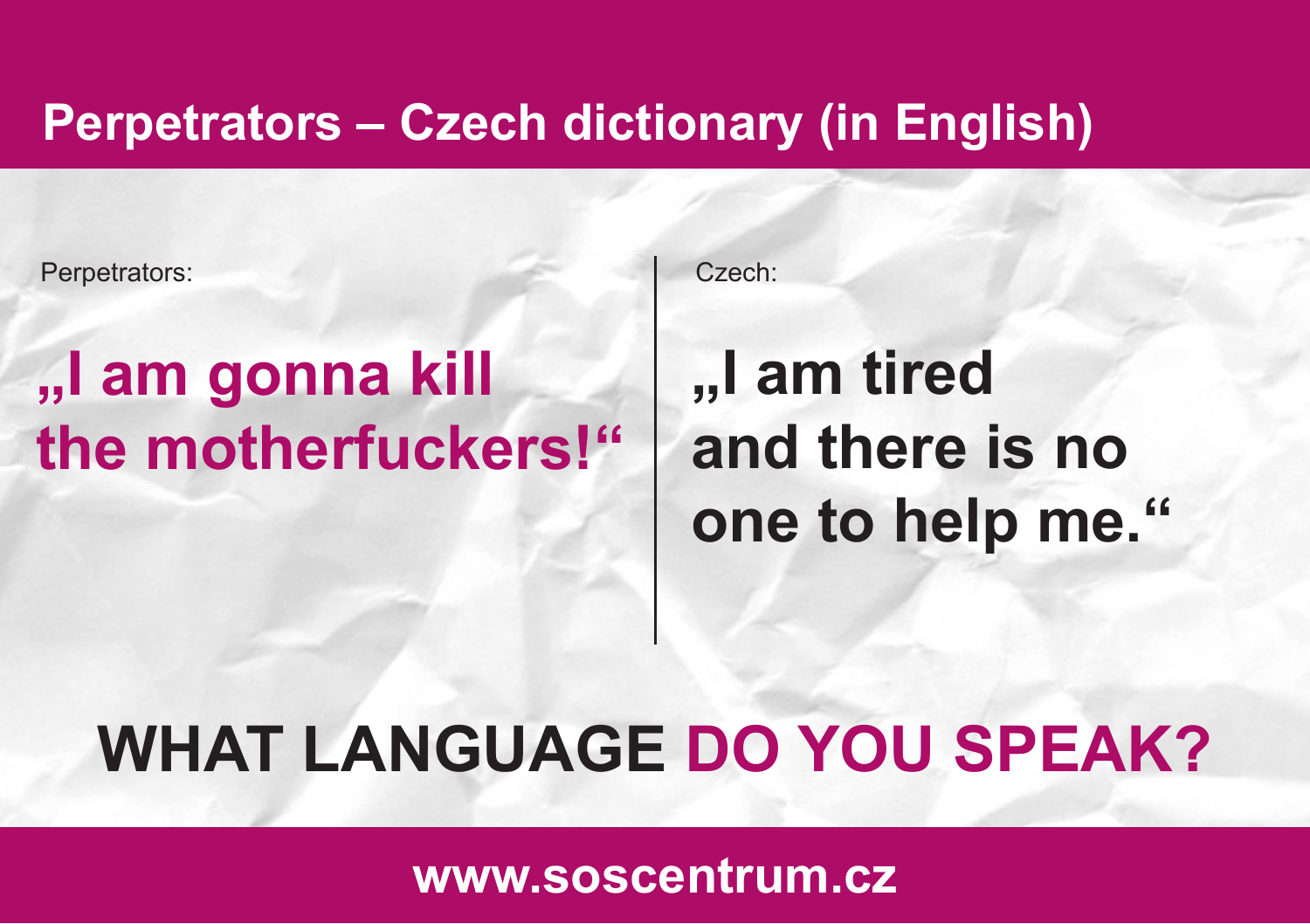Perpetrators: Czech:

**"Piss off!"**

#### **"Say, you want to stay with me!"**

#### **WHAT LANGUAGE DO YOU SPEAK?**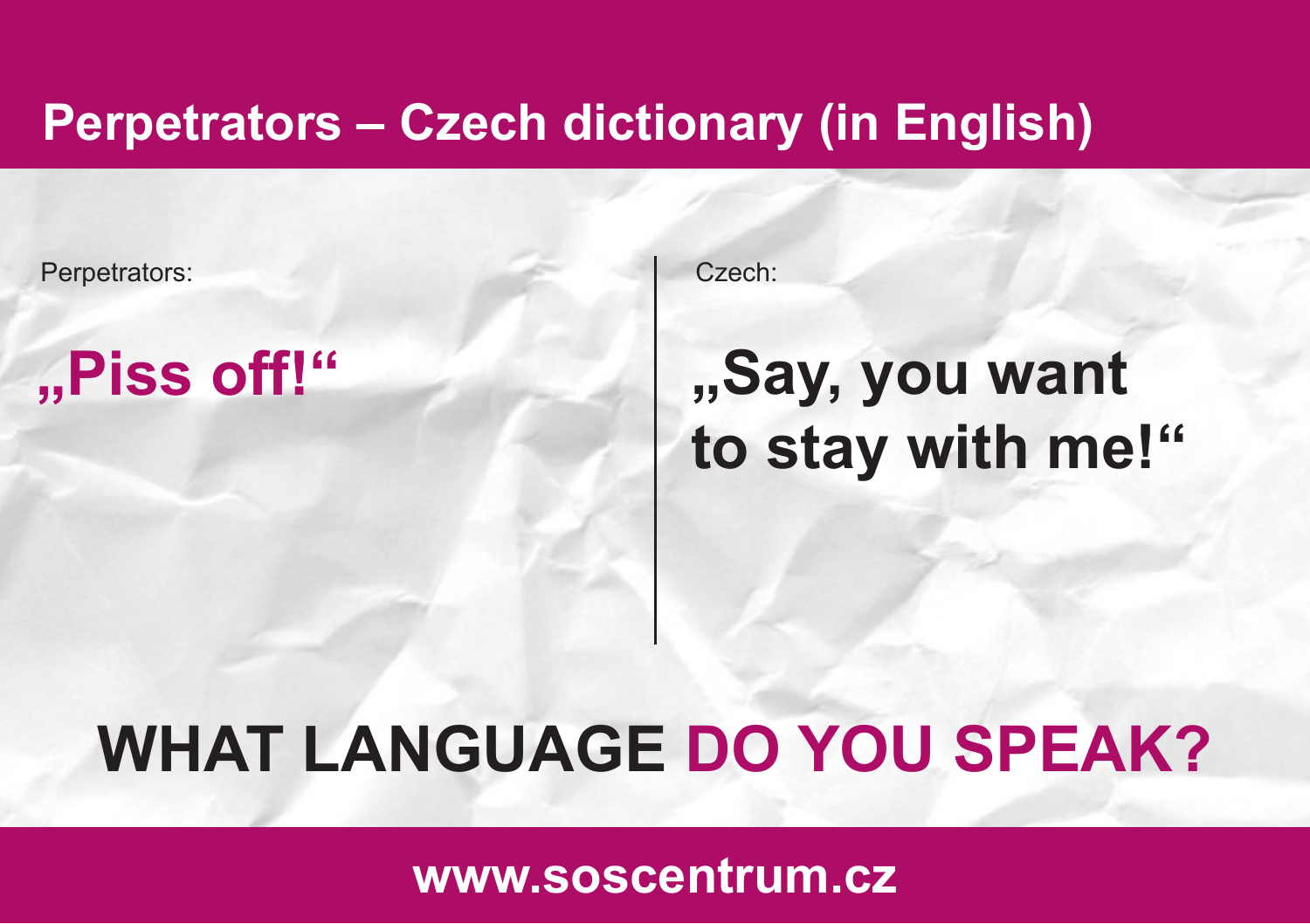Perpetrators: Czech:

**"Leave and I am gonna kill you!"**

## **"Help me, I am frightened!"**

#### **WHAT LANGUAGE DO YOU SPEAK?**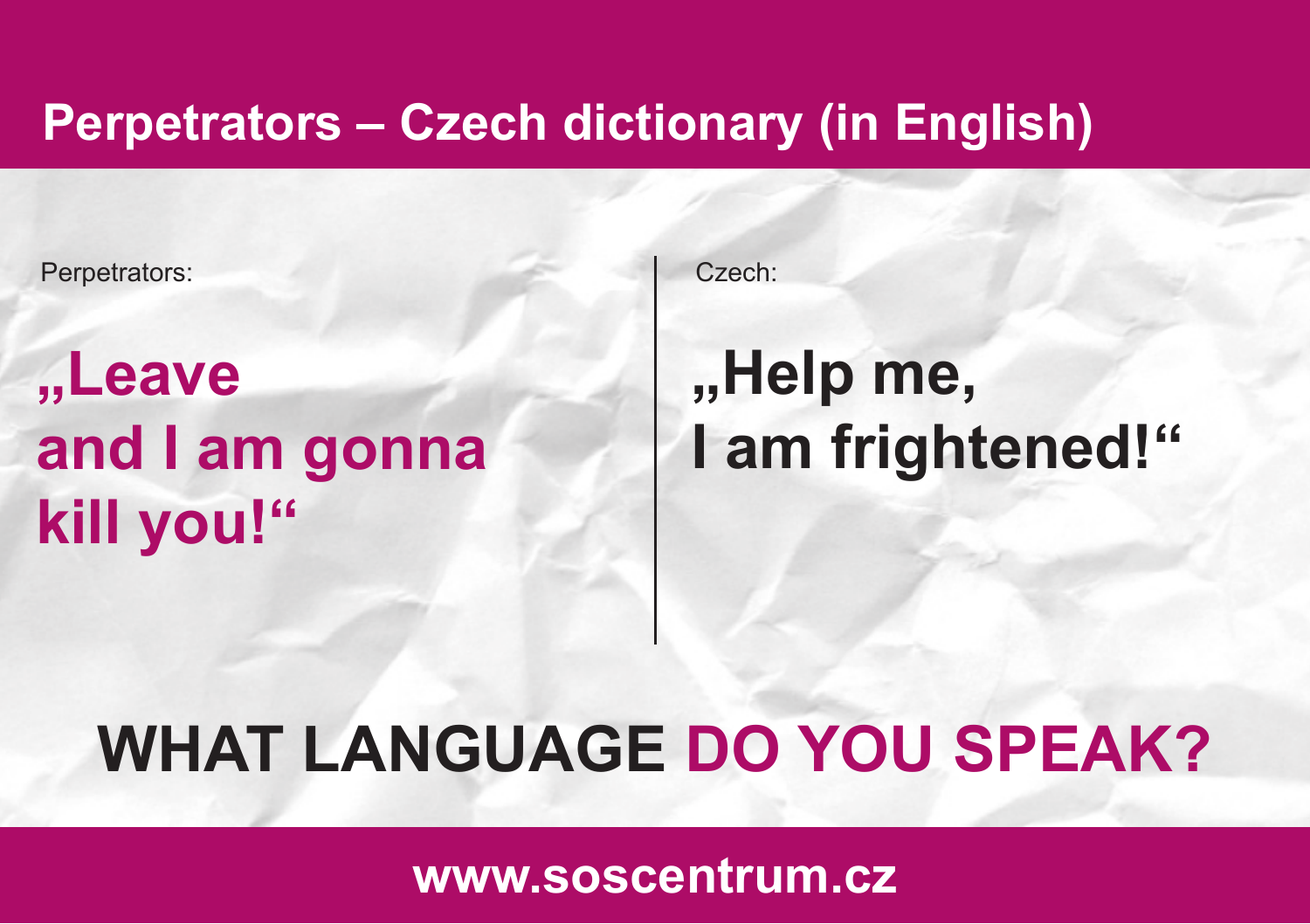Perpetrators: Czech:

#### **"Who ya gonna screw next time, slut!"**

## **"I love you and I don´t want to lose you."**

#### **WHAT LANGUAGE DO YOU SPEAK?**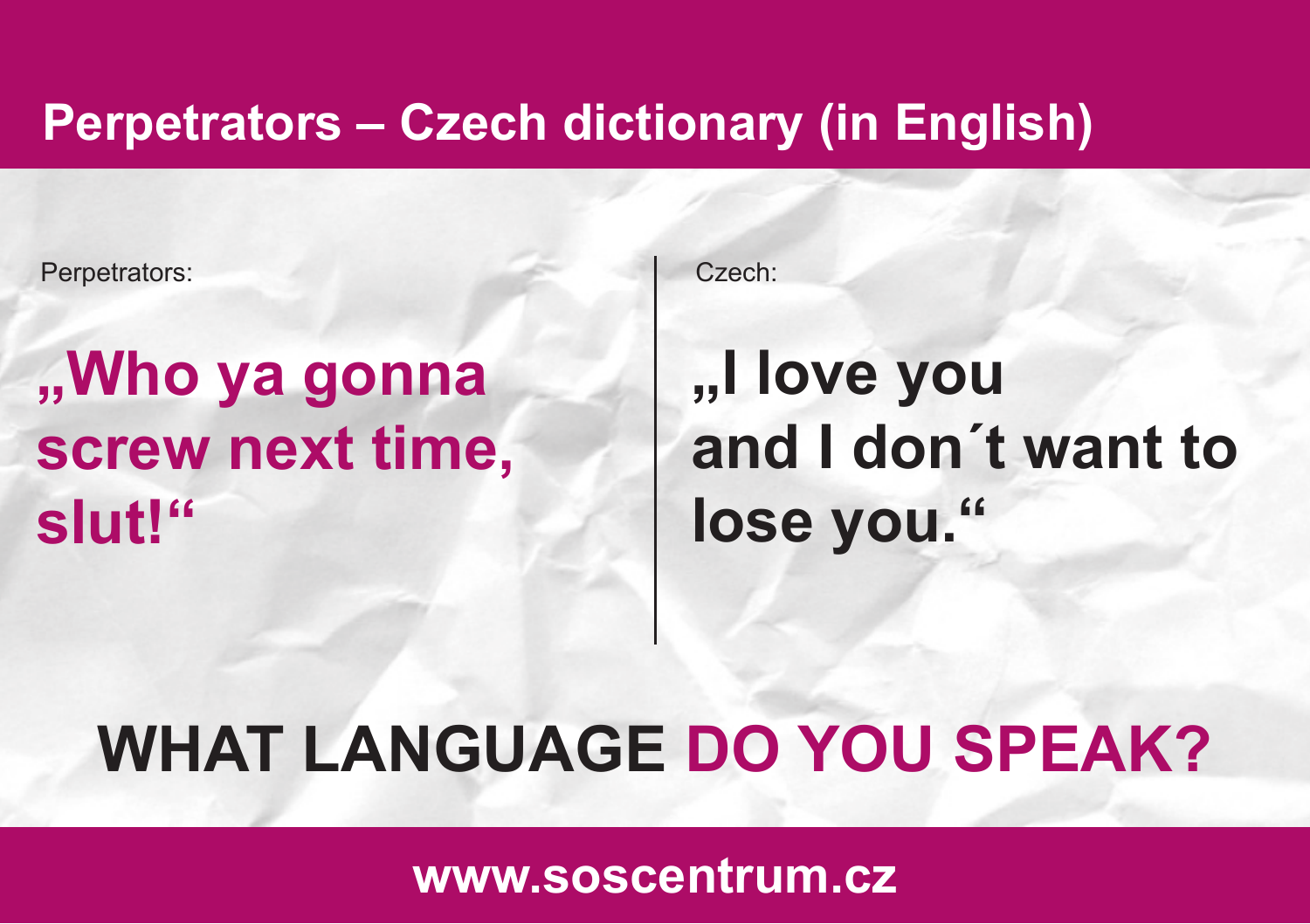Perpetrators: Czech:

## **"Where´ve you been all night, you slag!"**

## **"I was worried about you."**

#### **WHAT LANGUAGE DO YOU SPEAK?**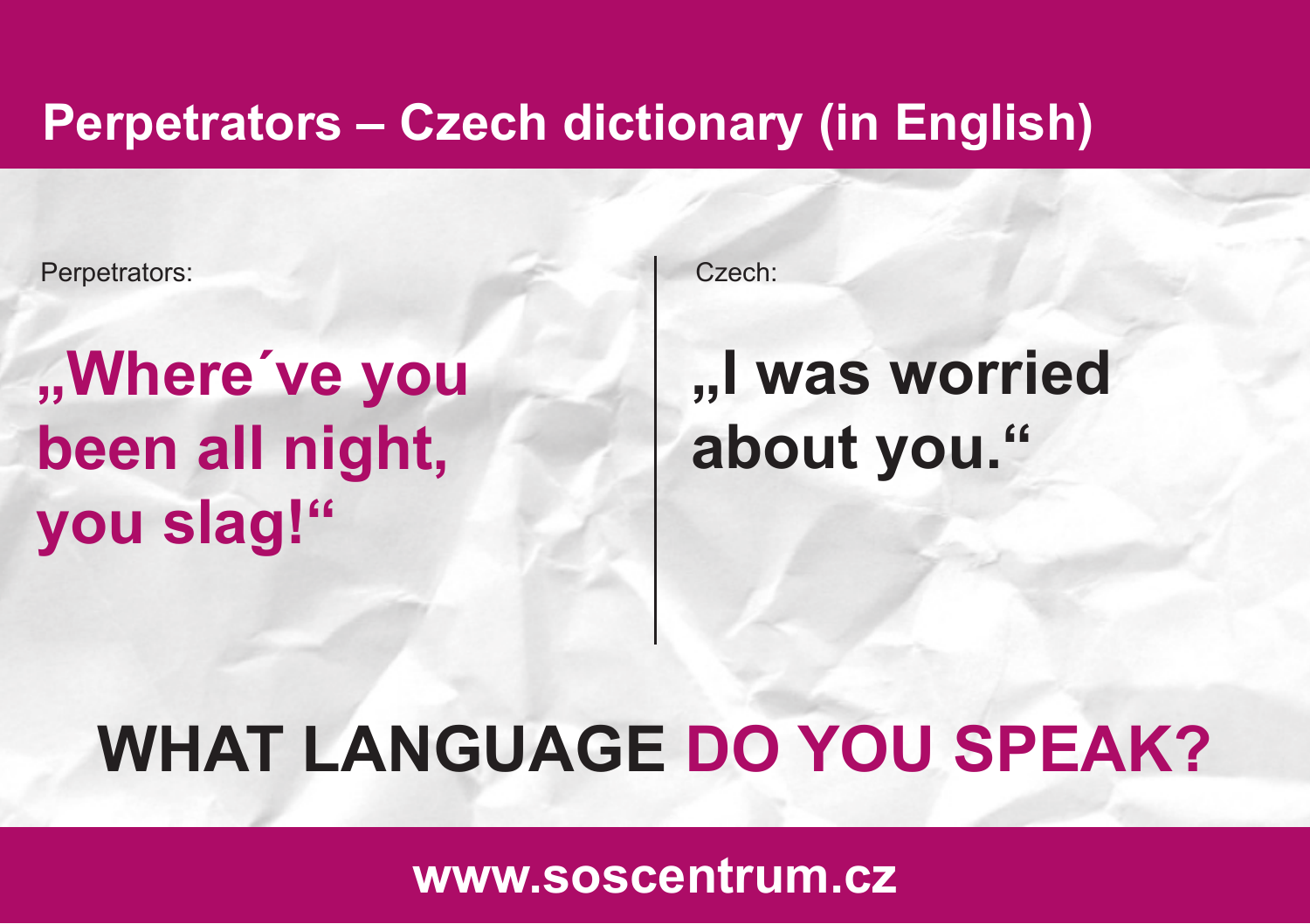Perpetrators: Czech:

**"Draw the cunt on the mirror, to remind you, what you are!"**

**"I am sorry for what happened and I can´t manage my pain."**

#### **WHAT LANGUAGE DO YOU SPEAK?**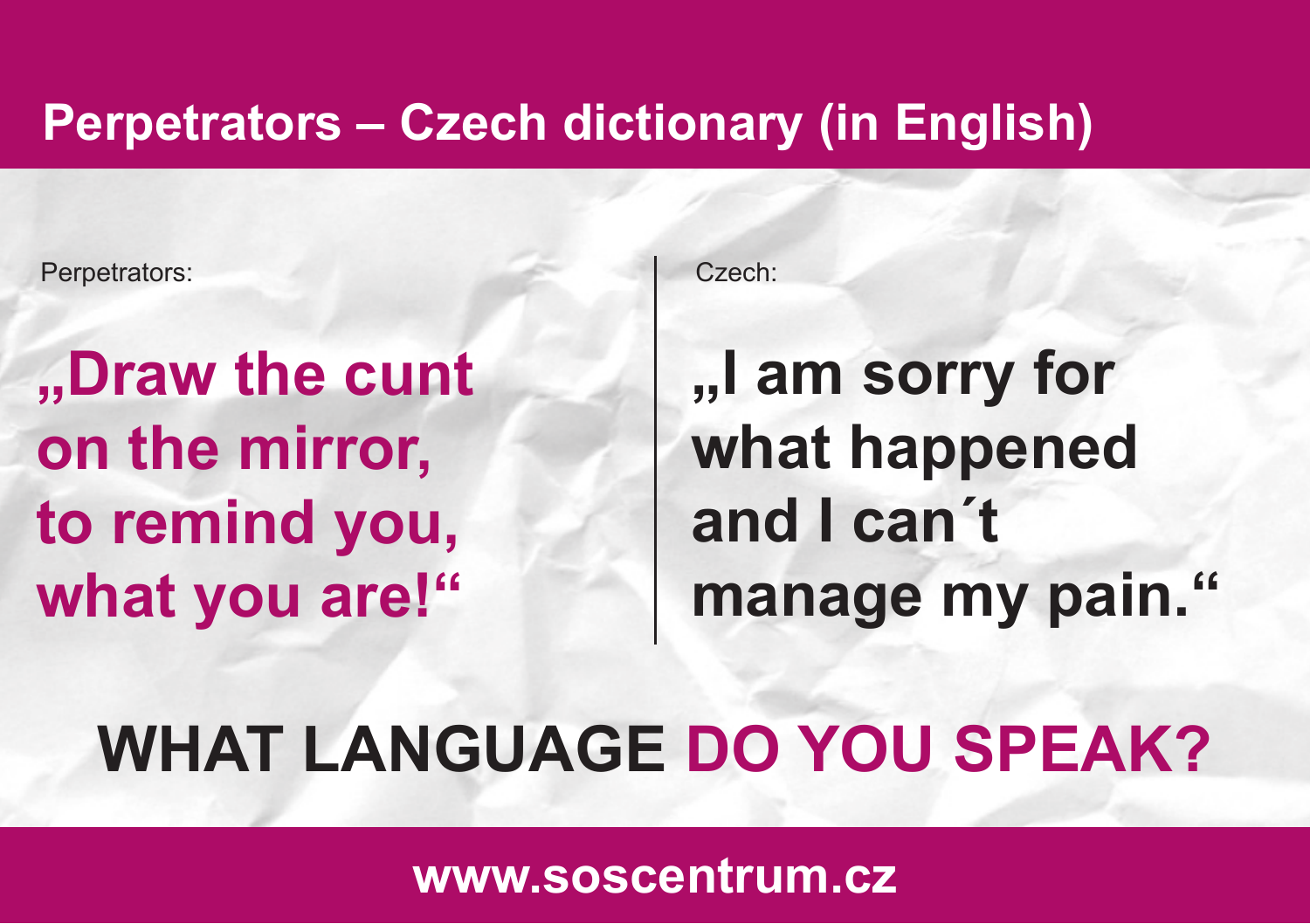Perpetrators: Czech:

## **"I am gonna be the same asshole as you!"**

## **"I wish we overcome this together."**

#### **WHAT LANGUAGE DO YOU SPEAK?**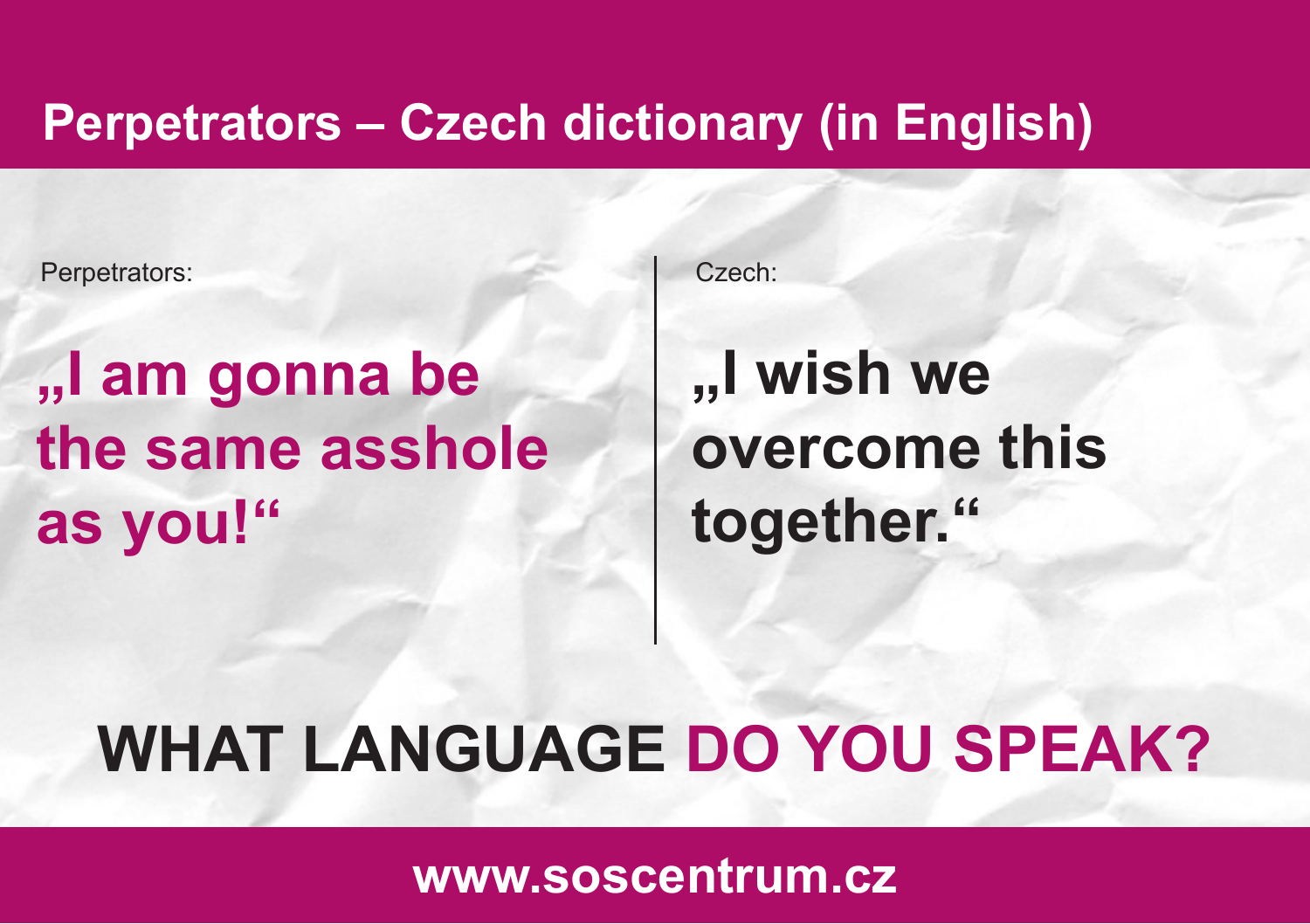Perpetrators: Czech:

## **"See a doctor you hysteric slut!"**

## **"I know this made you furious but I did not mean it this way."**

#### **WHAT LANGUAGE DO YOU SPEAK?**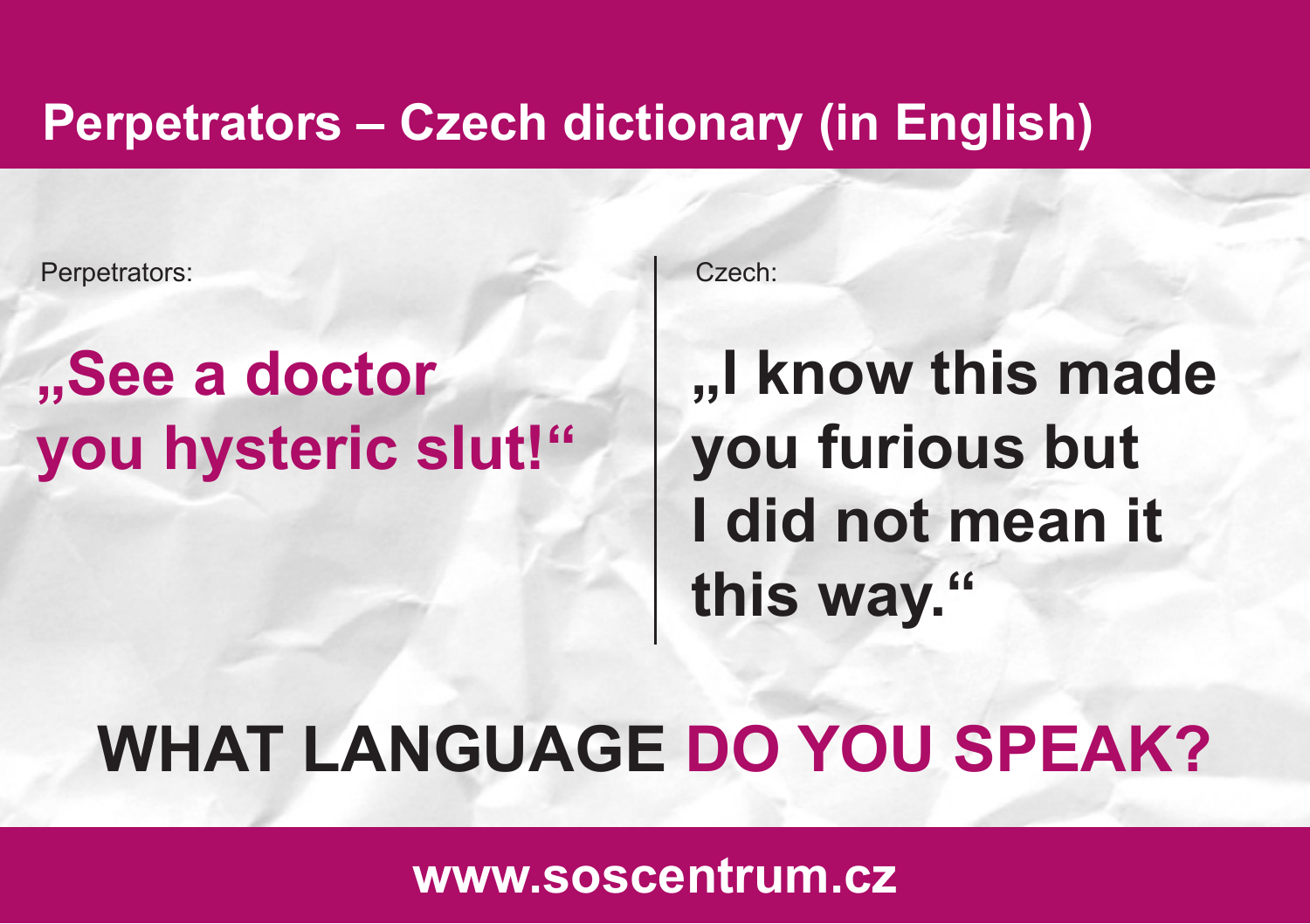Perpetrators: Czech:

## **"I am gonna kill you!"**

### **"I am afraid I will be alone."**

## **WHAT LANGUAGE DO YOU SPEAK?**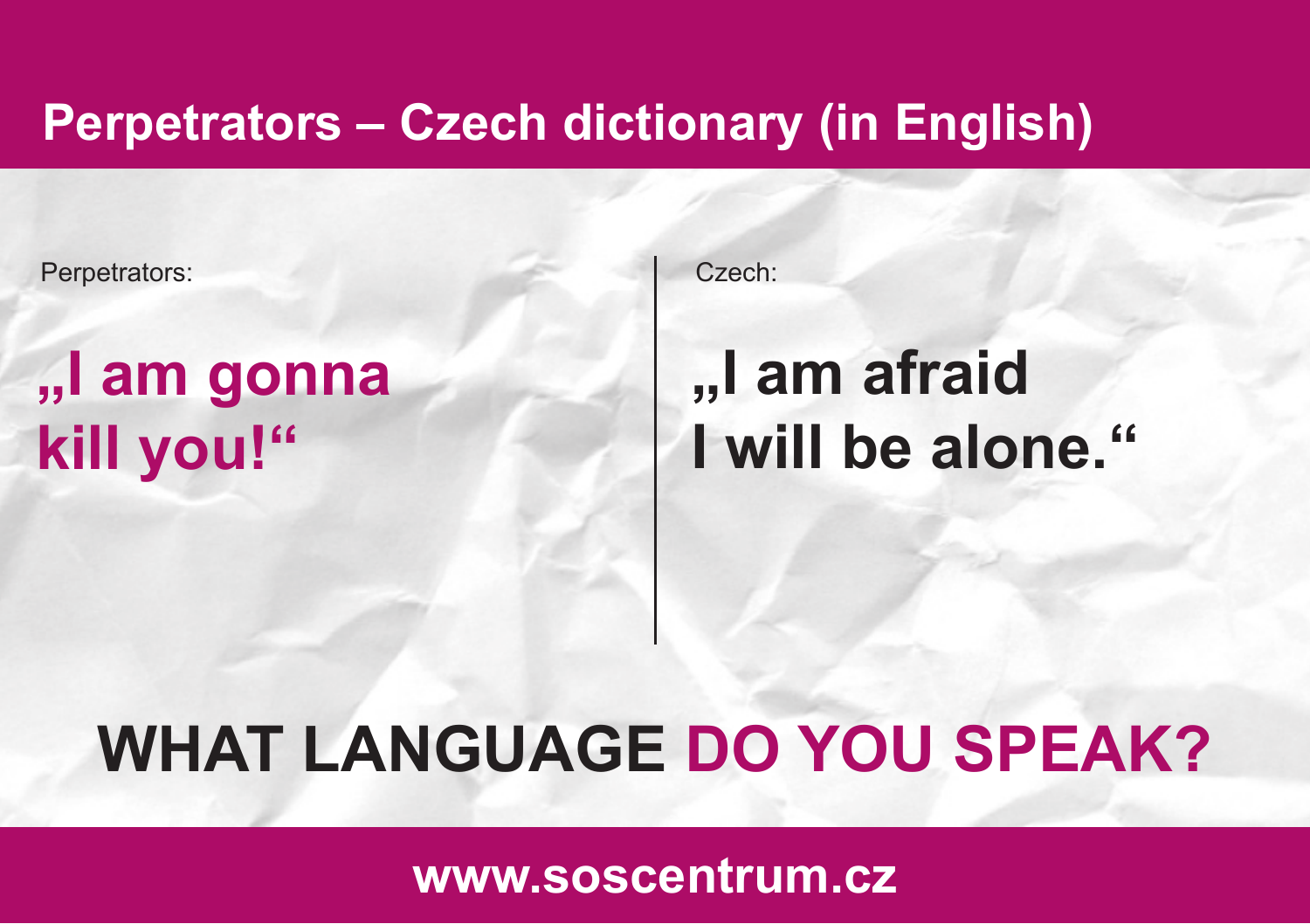Perpetrators: Czech:

## **"Shut up your fucking big mouth!"**

## **"Can we stop fi ghting, please?"**

#### **WHAT LANGUAGE DO YOU SPEAK?**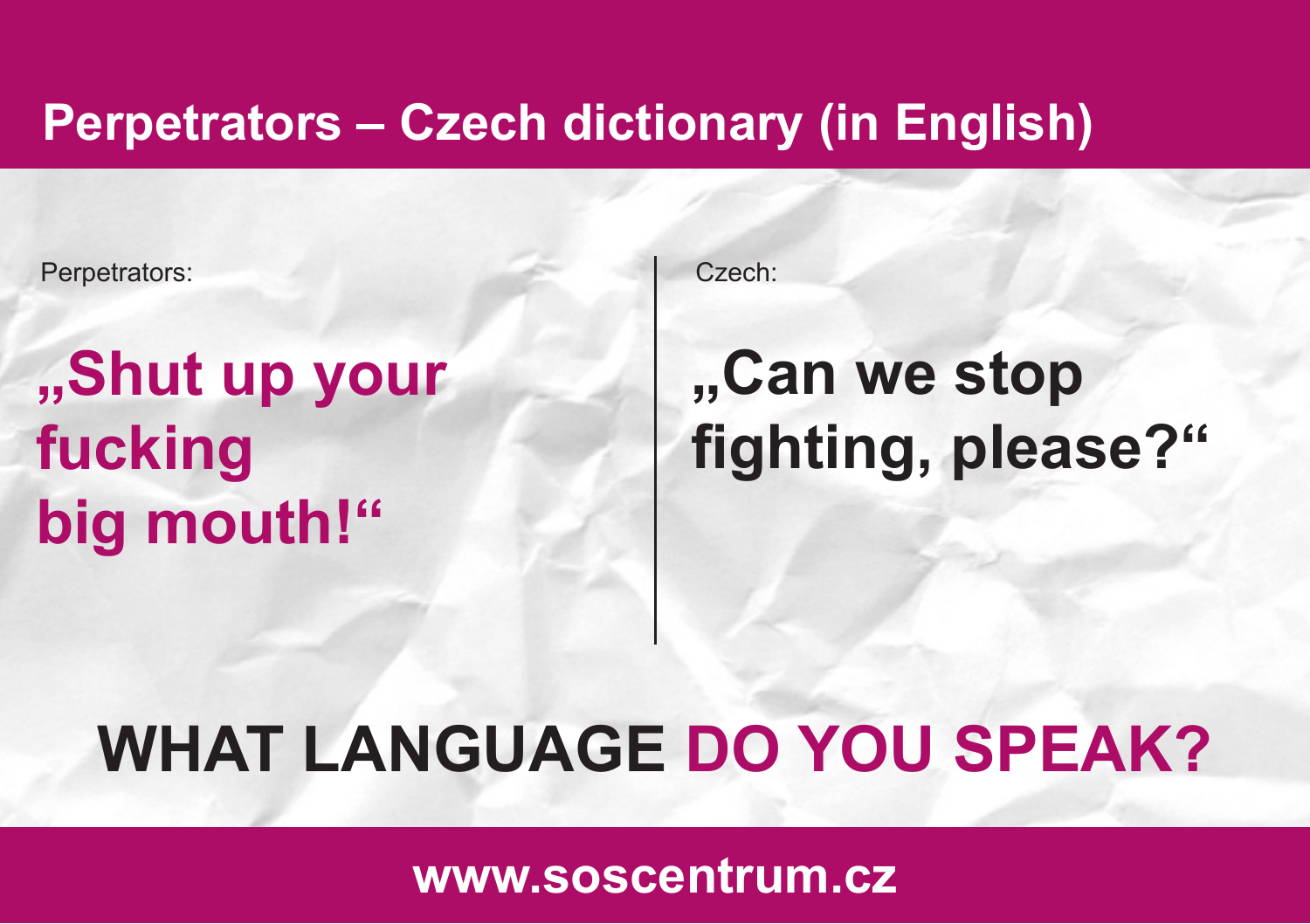Perpetrators: Czech:

## **"Where is dinner, you fucking slut!"**

## **"Can you make something to eat, please?"**

## **WHAT LANGUAGE DO YOU SPEAK?**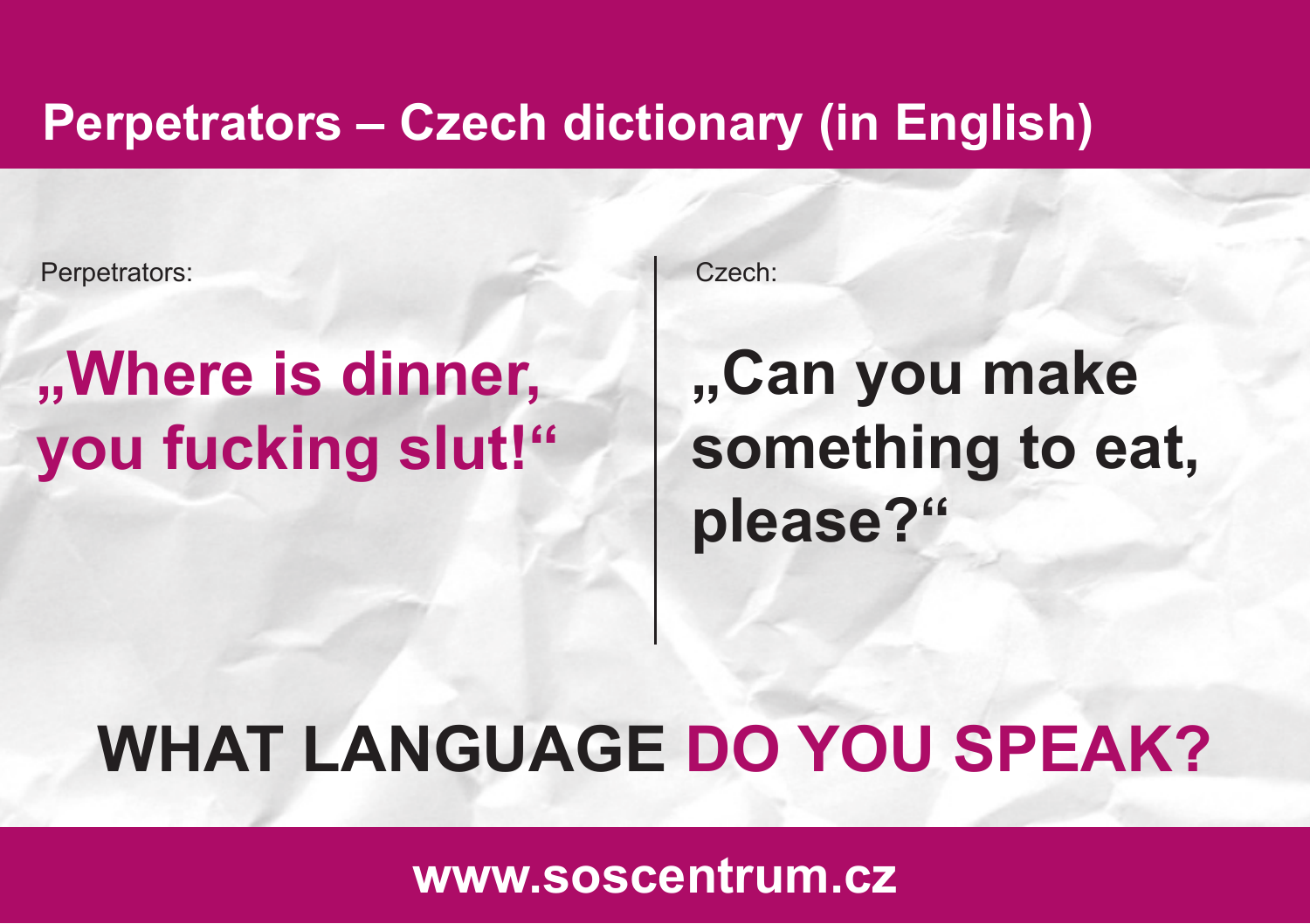Perpetrators: Czech:

## **"There is a huge mess here, you dirty slut!"**

**"Do you know where I put my socks yesterday evening?"**

#### **WHAT LANGUAGE DO YOU SPEAK?**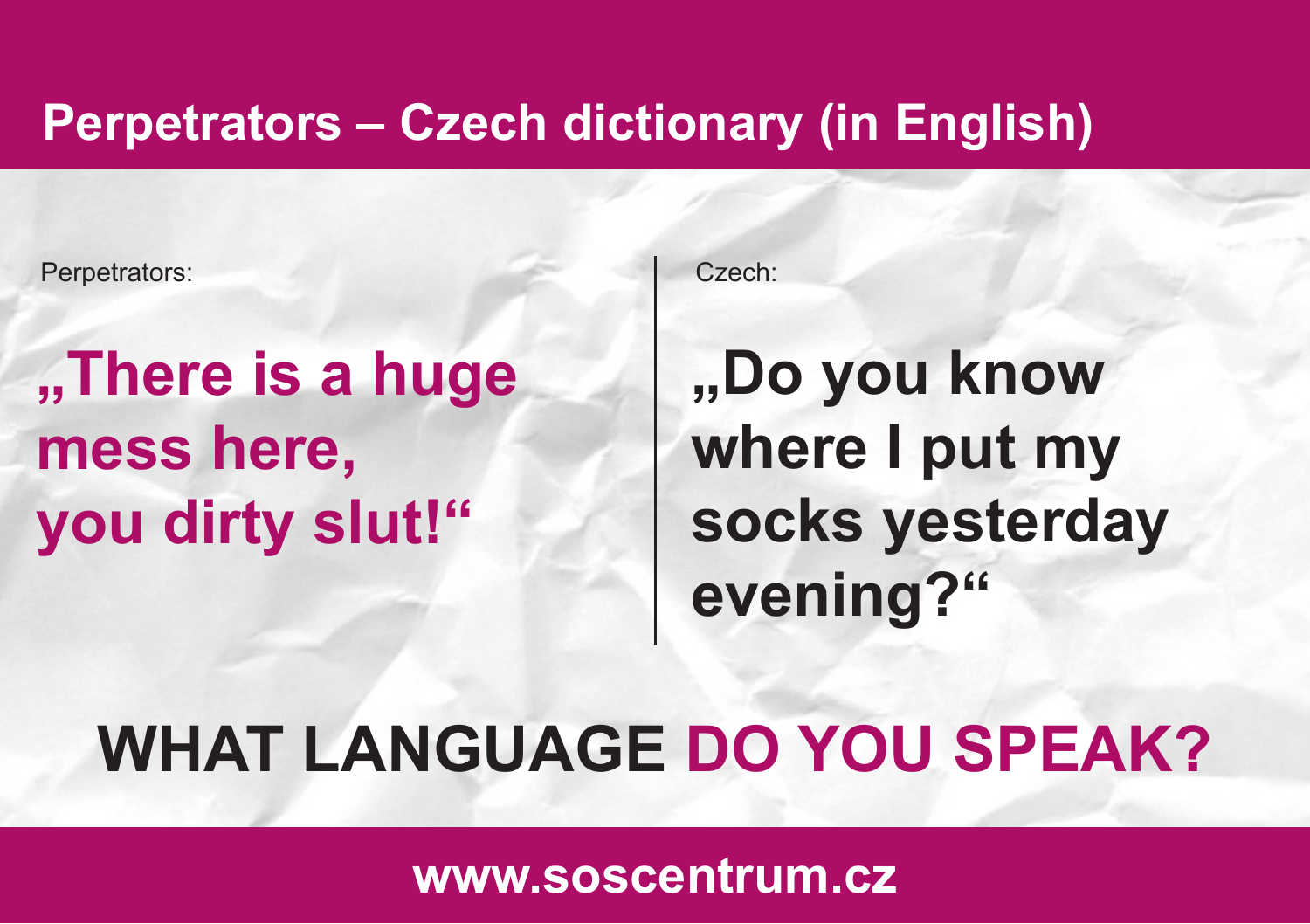Perpetrators: Czech:

## **"Fuck your high school!"**

**,, I'd like to find better work, but I don´t have the right education."**

#### **WHAT LANGUAGE DO YOU SPEAK?**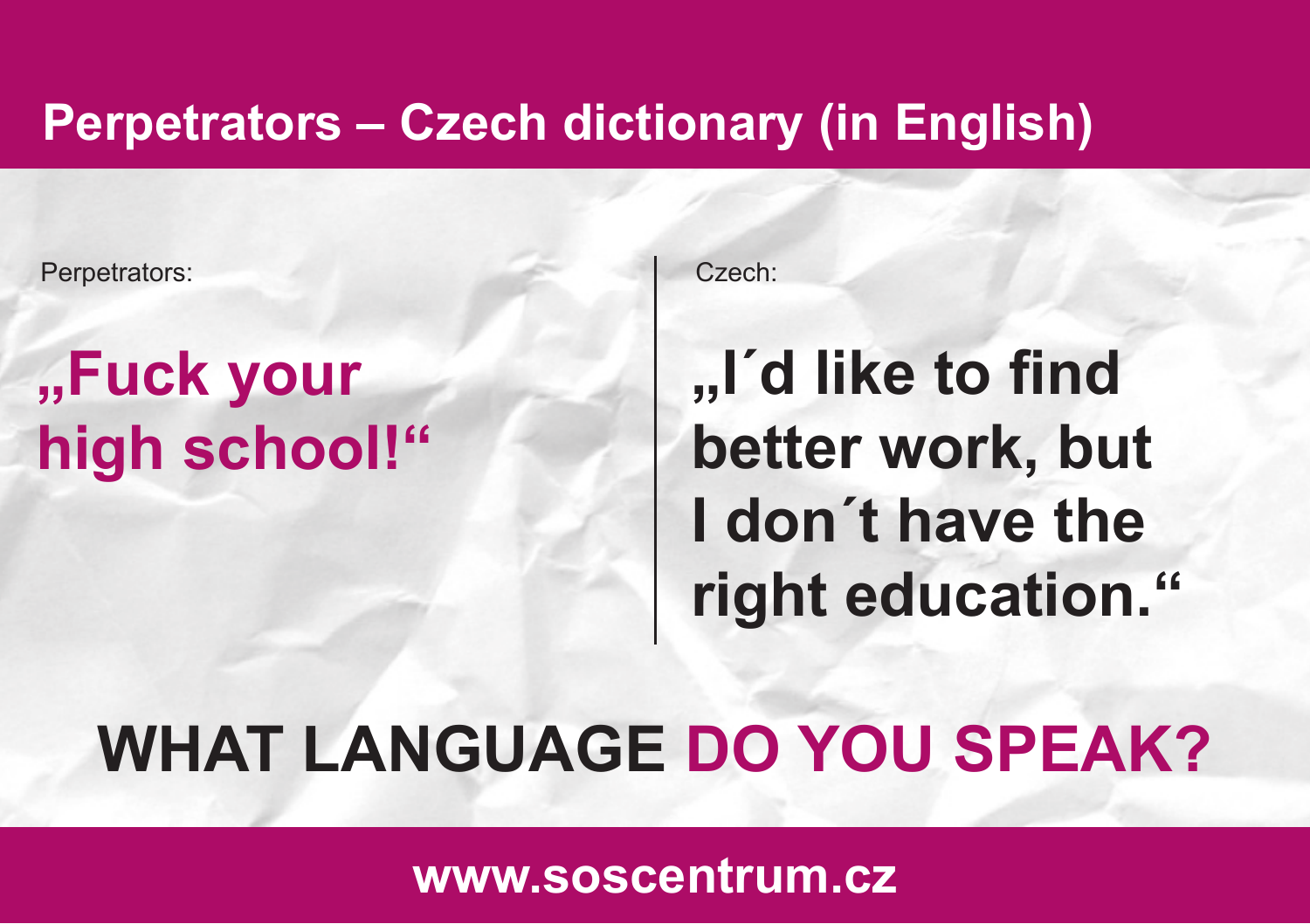Perpetrators: Czech:

## **"You are a real fucking slut!"**

## **"I love you when you do not talk dirty to me."**

#### **WHAT LANGUAGE DO YOU SPEAK?**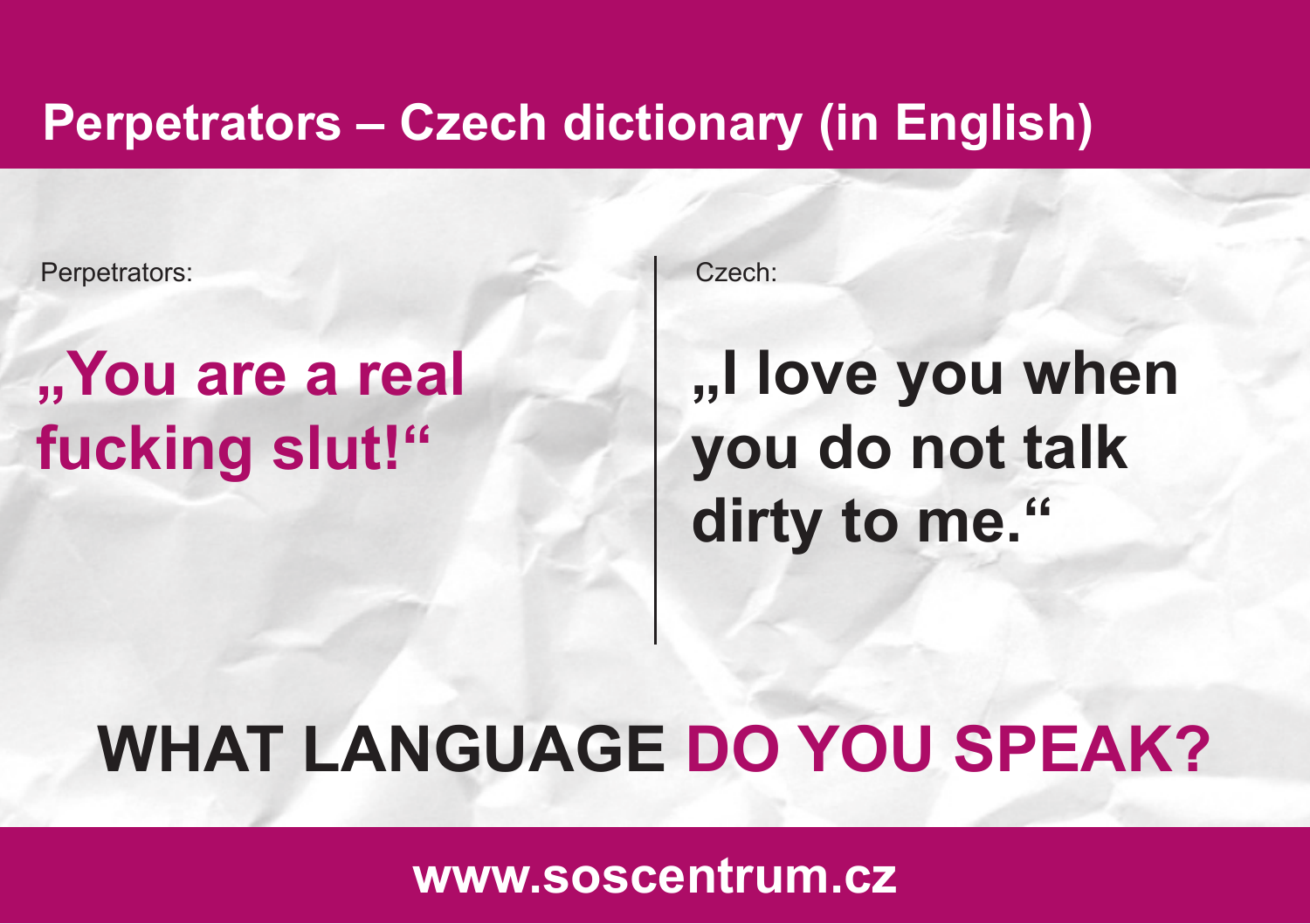This document is a collective piece of work of the workers of Diakonie - SKP in Prague, clients of the group therapy of a programme for perpetrators, and of our friends. It is prohibited namely under the provisions of the Act No. 121/121/2000 Sb. on copyright, on rights related to copyright, and amending certain acts (the Act on Copyright) in its valid wording. Any use, reproduction, dissemination, renting, leasing, publication, or disclosing to the public can be implemented solely on the basis of a prior written consent of the responsible person of Diakonie – SKP in Prague or on the basis of a licence agreement concluded with the aforementioned non-profit organisation. Any unauthorised interference into the copyright of this piece of work may be prosecuted according to regulations of the civil as well as criminal law.